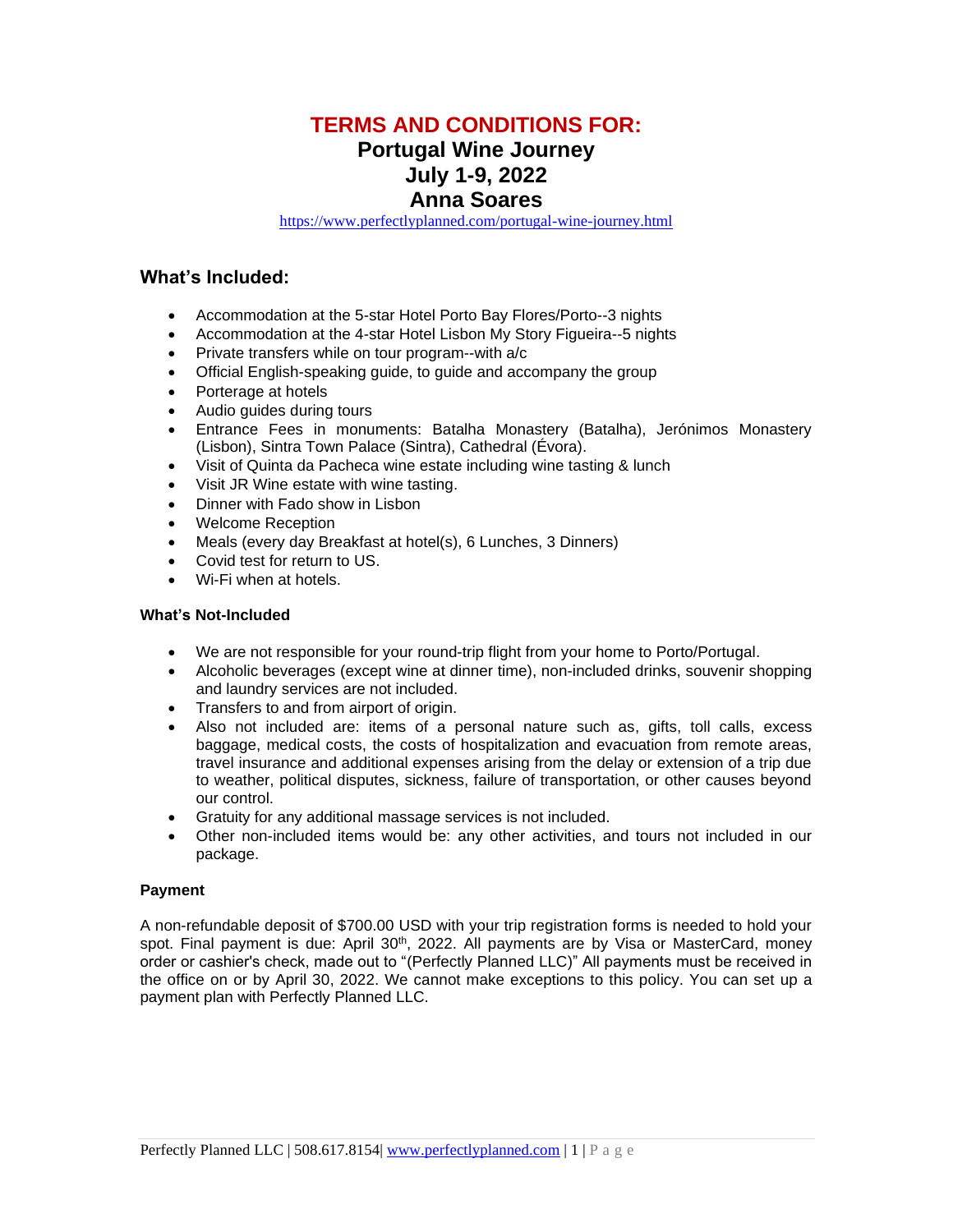#### **Cancellation and Refunds**

Deposit is non-refundable. Any cancellation received in writing from 90 days will result in in a loss of 50% of the trip price. Any cancellation between 59 days and the trip departure will result in a total loss of funds. We reserve the right to cancel the trip if it is not meeting the trip minimum (if we do so your deposit is refunded). Trip cancellation insurance is strongly recommended if there is a possibility that you might have to cancel your trip. All cancellations must be made to (Anna Soares) in writing and any refund requests must be made in writing to (Anna Soares) within 30 days of the return date. Please send written requests to: (15 Lake St, Somerset, MA 02726).

Perfectly Planned reserves the right to cancel any trip prior to departure for any reason whatsoever, including an insufficient number of participants or logistical problems (e.g. acts of God, war, strikes, etc.), which may impede trip operations. The refund of all payments as described in the paragraph below shall release Perfectly Planned LLC from any further liability. A trip cancellation due to insufficient numbers would normally occur at least a month prior to departure, unless acts of God, war, strikes or other events impede our departure causing large numbers of participants opt to cancel participation on the journey in the last days before departure.

Perfectly Planned LLC must make substantial payments to suppliers (including providers of land travel) far in advance of the scheduled date on which we embark. If a trip is cancelled due to forces beyond our control (acts of God, war, labor strikes, earthquake, flooding, etc.), Perfectly Planned LLC will promptly refund the portion of the trip cost not advanced to suppliers. Perfectly Planned LLC will use its best efforts to recover advance payments as promptly as possible, and will refund to you the amount recovered, if any. However Perfectly Planned LLC does not guarantee recovery of any or all of the advance payments made, and our use of best efforts to recover these payments will not include the institution of any legal proceeding in foreign lands. This policy applies to a trip cancellation by client choice following any necessary increase in trip costs.

#### **Thank you for joining us on this journey and for your cooperation & understanding!**

#### **Itinerary at a Glance\***

#### **Day 1--Friday, July 1st, 2022**

Welcome reception/dinner included Overnight Flight Arrival in Porto (note: you will be departing on June 30 in order to arrive here on July 1st.) Transfer from airport to hotel. Check in at the amazing 5\* Porto Bay Flores and time to rest. Later this evening, we will be meeting for a welcome reception and our first wine tasting**!**

#### **Day 2: Saturday, July 2nd, 2022**

Breakfast & lunch included

#### Porto

Today we will see this picturesque Old Town and learn of it's history. Our fist wine tasting and lunch at one of the best restaurant's in Vila Nova de Gaia, with spectacular views over the city of Porto.

#### **Day 3: Sunday, July 3rd, 2022**

Breakfast & lunch included

#### Douro Region "the capitol of Porto Wine"

The Douro river is spectacularly beautiful with the hills falling steeply down to the water´s edge with terraces of vines...here we will enjoy a river cruise in a "Rabelo Boat".